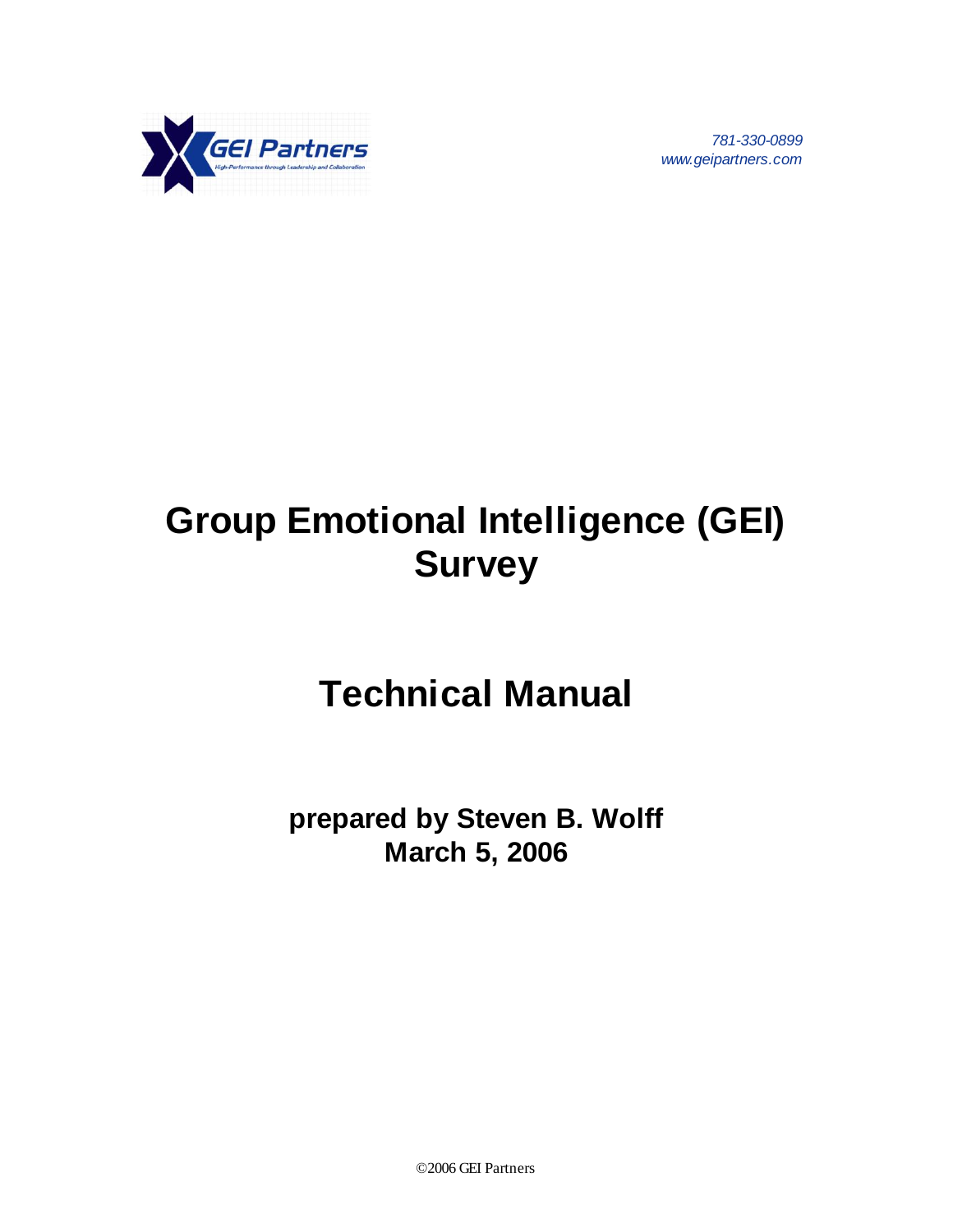## **TABLE OF CONTENTS**

| Emotional Intelligence, Group Emotional Intelligence, and the Performance of Military Air |  |
|-------------------------------------------------------------------------------------------|--|
|                                                                                           |  |
|                                                                                           |  |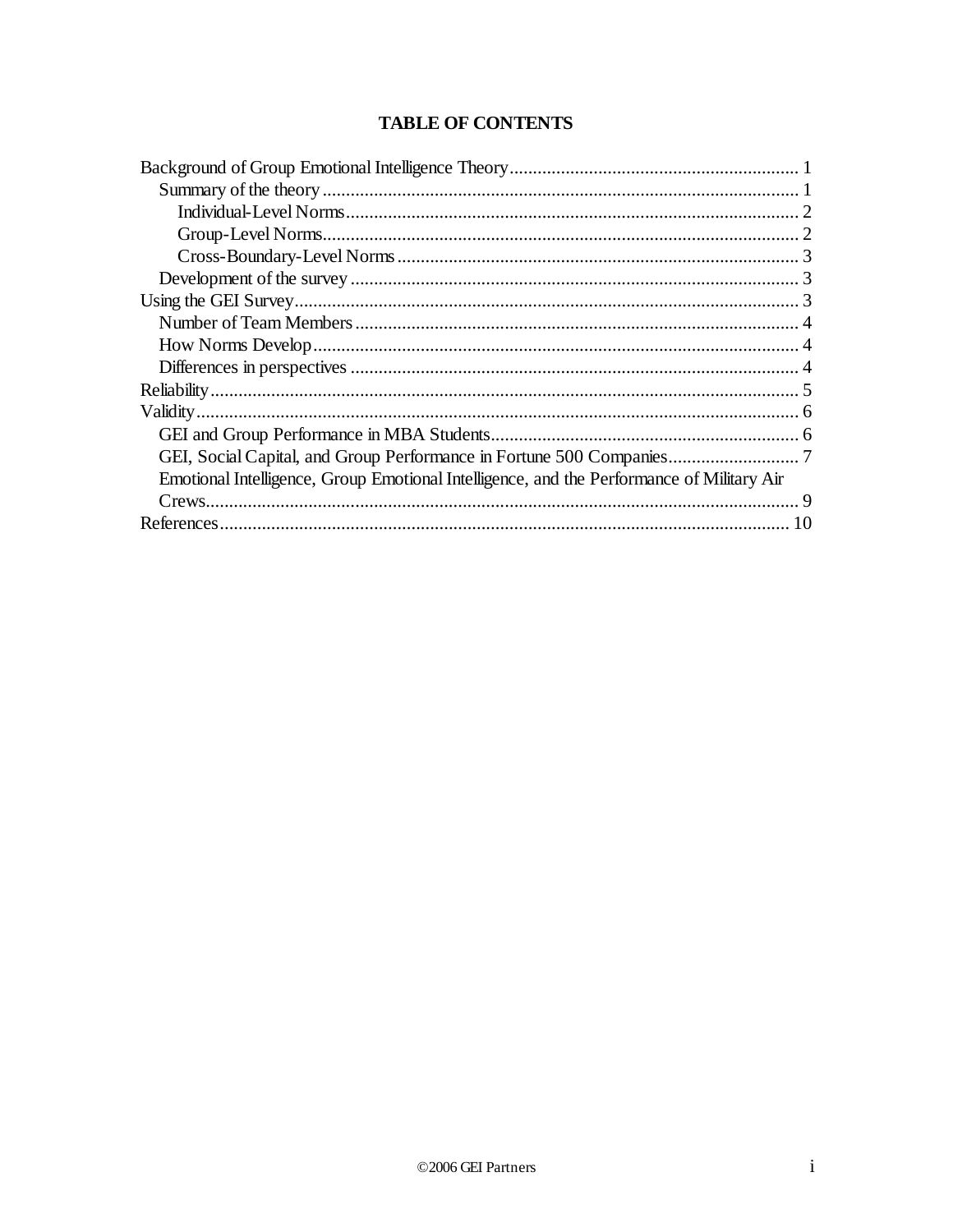# **Background of Group Emotional Intelligence Theory**

The theory of Group Emotional Intelligence (GEI) was developed by Vanessa Urch Druskat and Steven B. Wolff. The following references provide an in-depth discussion of the theory (Druskat & Wolff, 2001a, 2001b; Wolff, Druskat, Koman, & Messer, 2006).

# *Summary of the theory*

Group Emotional Intelligence is based Daniel Goleman's (1995) framework of awareness and regulation of emotion at multiple levels but it should not be confused with individual emotional intelligence. The "intelligence" in a group comes from the patterns of behavior, or norms, that develop as the group goes about its task. Group Emotional Intelligence is a group-level construct and is very different from the individual-level emotional intelligence of group members.

Group Emotional Intelligence represents the ability of a group to generate a set of norms that guide the emotional experience in a group in an effective way. There are norms that guide the group's interaction with: its members (individual-level), the group as a whole (group-level), and others outside the group (cross-boundary level). At each of these levels there are norms that create awareness of emotion in the group and norms that regulate group behavior. The nine norms that make up a group's emotional intelligence are shown i[n Table 1.](#page-2-0)

| <b>3 Levels</b>              | <b>6 Dimensions</b>                           | 9 Norms                                        |
|------------------------------|-----------------------------------------------|------------------------------------------------|
| Individual                   | Group awareness of<br>members                 | Interpersonal understanding                    |
|                              | Group management of<br>members                | Confronting members who break norms            |
|                              |                                               | Caring Behavior                                |
|                              | Group self-awareness                          | Team self-evaluation                           |
| Group                        | Group self-management                         | Creating resources for working with<br>emotion |
|                              |                                               | Creating an affirmative environment            |
|                              |                                               | Proactive problem solving                      |
| Cross-boundary<br>(External) | Group social awareness                        | Organizational understanding                   |
|                              | Group management of<br>external relationships | Building external relationships                |

## <span id="page-2-0"></span>**Table 1: Group Emotional Intelligence Norms**

It is important to note that each norm by itself is not necessarily focused on emotion. Each norm, however, does guide behavior in the group that has emotional outcomes. For example,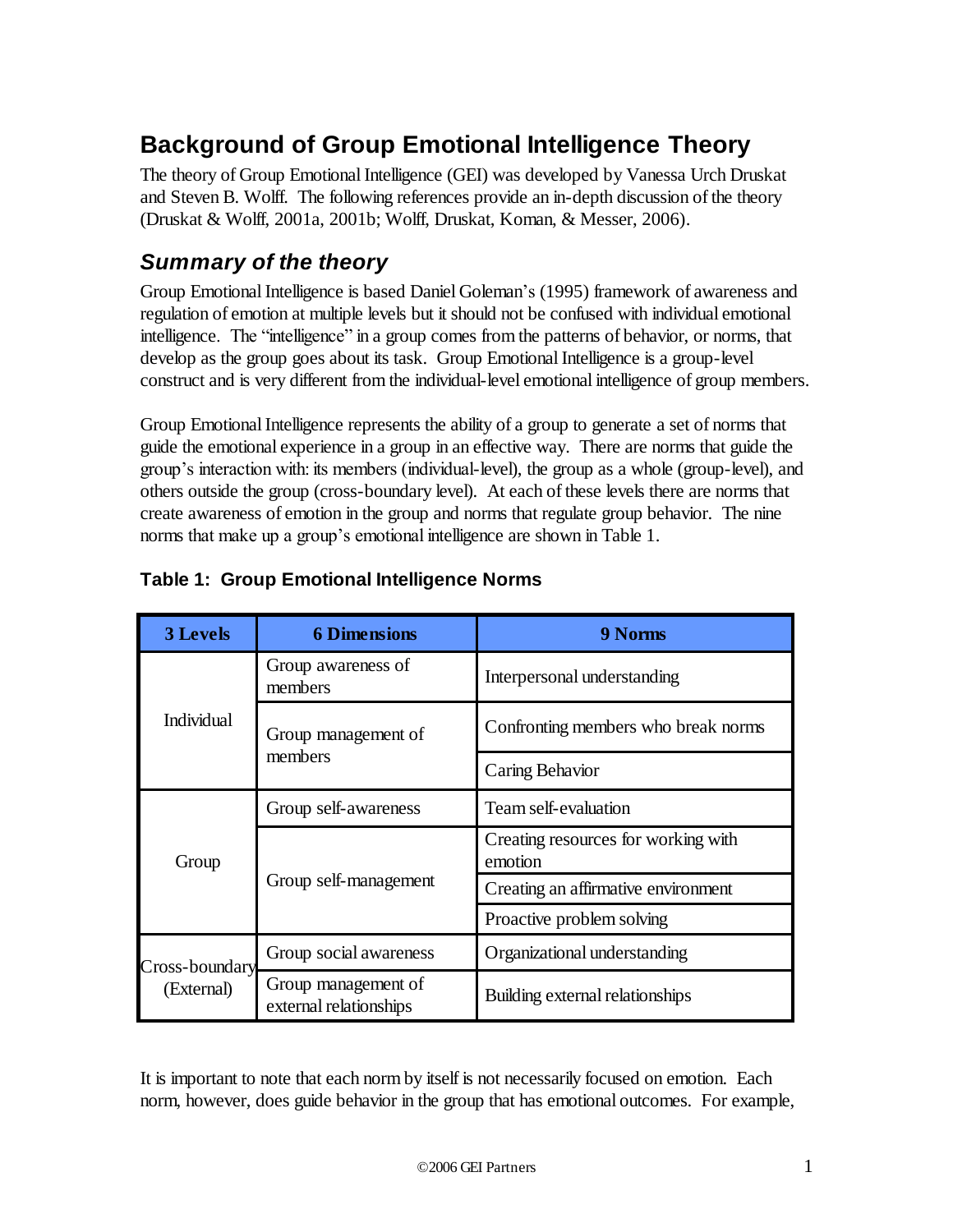the degree to which members in the group make an effort to understand one another (Interpersonal Understanding) affects the emotional ties that develop among members and among each member and his or her identification with the group.

#### **Individual-Level Norms**

At the individual level, the norm of Interpersonal Understanding helps the group become aware of its members' needs, perspectives, and emotions. The norms of Confronting Members Who Break Norms and Caring Behavior help guide the group's behavior toward its members.

- *Interpersonal Understanding*—this norm represents the degree to which a group attempts to understand the needs, perspectives, skills, and emotions of its members. The strength of this norm relates to the degree to which members build bonds among themselves and the degree to which members identify with the group.
- *Confronting Members Who Break Norms*—this norm represents the degree to which a group addresses member behavior that goes against agreed upon norms or is harmful to group effectiveness. This norm requires skills of empathy, self-control, and persuasion to carry it out effectively. It must also be coupled with the norm of Caring Behavior. This norm contributes to a sense of efficacy in the group. When group members know that disruptive behavior will be confronted, they feel more confident in the group to accomplish its task.
- *Caring Behavior*—this norm represents the degree to which a group treats its members with respect, supports them, seeks their perspective, and validates their efforts. It does not imply that team members must like each other or socialize with each other. The strength of this norm affects the degree to which members build bonds and identify with the team. It also contributes to a sense of safety in the group.

#### **Group-Level Norms**

At the group level, the norm of Team Self-Evaluation helps the group become aware of how well it is working and the general mood in the group. The norms of Creating Resources for Working with Emotion, Creating an Affirmative Environment, and Proactive Problem Solving guide the group's behavior in a way that helps them address challenges in a way that creates positive energy yet avoids distorting the reality of the situation.

- *Team Self-Evaluation*—this norm represents the degree to which a group is aware of how it is performing, its collective moods, and seeks information to help it evaluate how well it is working. This norm has emotional consequences in that it can create emotional threats. The next three norms help determine how well the group deals with the emotional threats. One key to an effective group is to have a good sense of reality and not shy away from it when it gets emotionally threatening.
- *Creating Resources for Working with Emotion*—this norm represents the degree  $\bullet$ to which a group provides resources for the group to address emotions, e.g., time and a language for talking about emotions.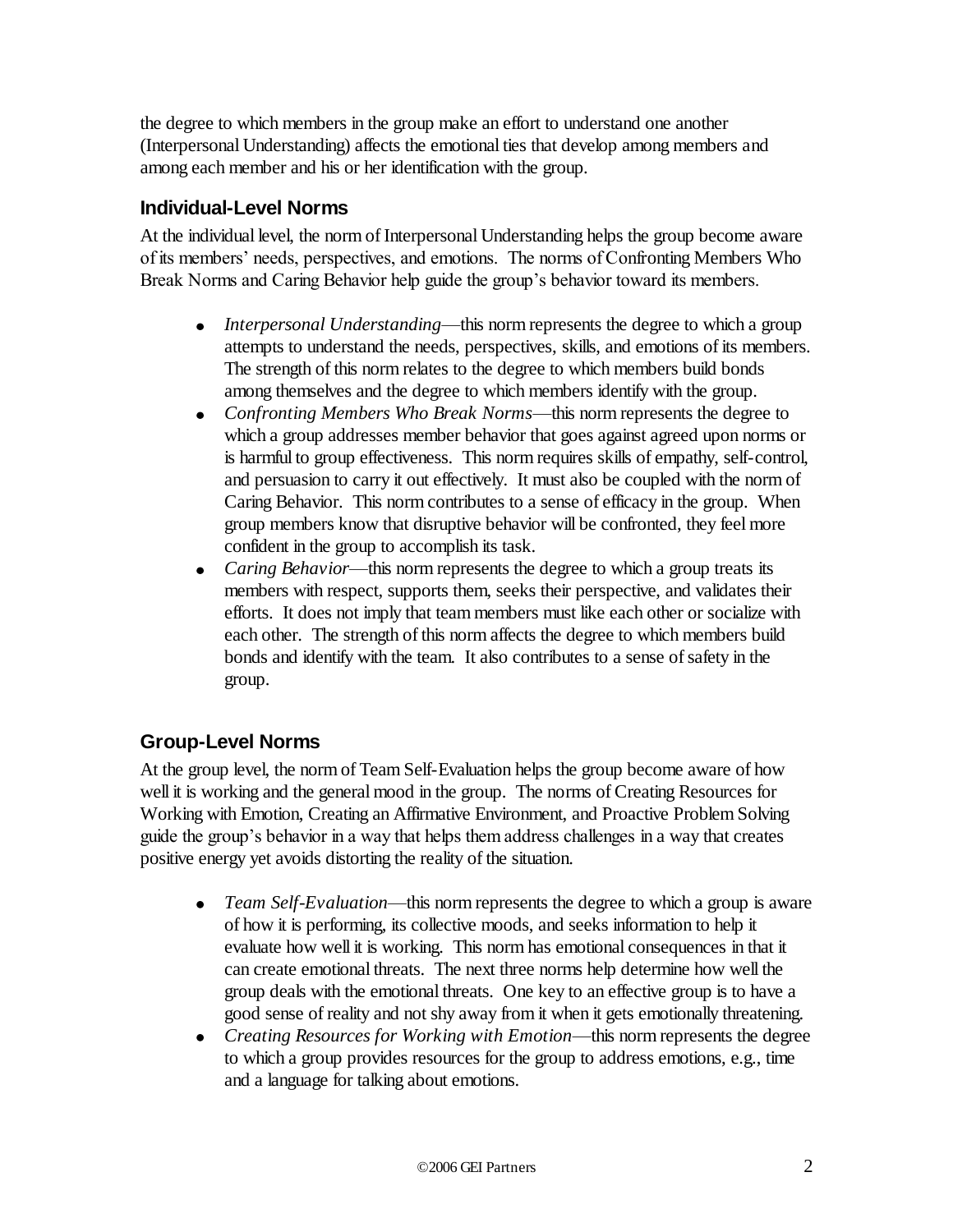- *Creating an Affirmative Environment*—this norm represents the degree to which a group stays positive and optimistic in the face of challenges. This norm has emotional consequences because the degree to which members of the group remain optimistic will affect their sense of efficacy and will minimize the sense of threat caused by the challenge.
- *Proactive Problem Solving*—this norm represents the degree to which a group anticipates problems and takes action to prevent them as well as taking responsibility and working hard to address challenges. This norm has emotional consequences similar to that of Creating an Affirmative Environment. The greater the degree to which a group takes control of solving its problems the greater will be its sense of efficacy and the less threatening challenges will feel to group members.

## **Cross-Boundary-Level Norms**

At the cross-boundary level the norm of Organizational Understanding helps the group become aware of the needs and concerns of those outside the group and understand how its work fits into the organization. The norm of Building External Relations guides the group's behavior based on their understanding of the organization.

- *Organizational Understanding*—this norm represents the degree to which a group seeks to understand the needs and concerns of those outside the group as well as the impact of its work and how it contributes to the organization's goals. This norm has emotional consequences related to the relationship of the group to decision makers and other groups. To build ties with others outside the group it is first necessary to understand them.
- $\bullet$ *Building External Relations*—this norm represents the degree to which a group actively and strategically builds relationships with other people and groups who can affect their performance and provide resources. This norm has emotional consequences in that it builds bonds with others outside the group as well as evokes cooperation and attracts resources that help the team accomplish its goals. This leads to a sense of efficacy.

# *Development of the survey*

Our initial work identified 13 norms (see Druskat et al., 2001a) that represented the set of behaviors observed in emotionally competent groups. The items in the current version of the survey represent a process of continual refinement based on previous research. Based on Christina Hamme's (2003) work as well as early work of Druskat and Wolff, the number of norms was cut from 13 to 9. Also based on this work and feedback from participants, items were reworded to improve clarity and relevance of the items. Finally, some items were deleted based on a factor analysis if they did not load on the appropriate factor.

# **Using the GEI Survey**

The GEI survey has two primary uses: team development and research. This section is intended to help you use the survey appropriately.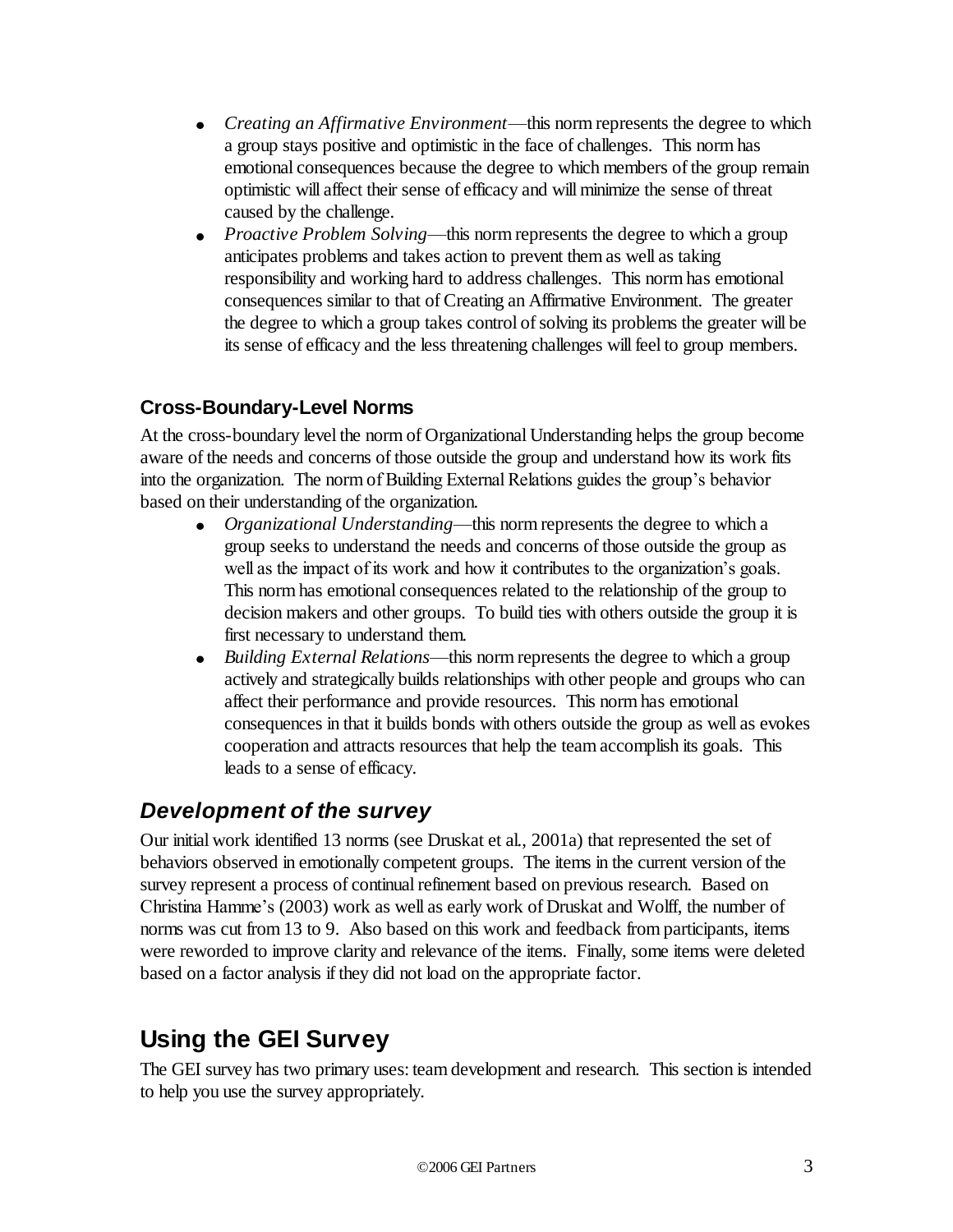# *Number of Team Members*

The GEI survey is a group-level measure. This means that most of the members need to fill out the survey for the information to be considered a valid measure of Group Emotional Intelligence. We generally insist on a minimum of 75%-80% of the group members before we consider the survey valid.

# *How Norms Develop*

Group emotional intelligence is a set of norms that develop as group members interact with each other. When working with a group it is important to recognize that developing group emotional intelligence is most effectively done as the group engages in its task. Group norms develop as a result of the actions or inactions of team members. Thus, the results of the survey can be used to help team members focus their behavior as they go about their work. You should not attempt to develop group emotional intelligence in an atmosphere that is divorced from the actual work. Such norms will be less likely to guide team member behavior when they go back to their normal work situation.

## *Differences in perspectives*

The Group Emotional Intelligence survey will provide an average score representing a composite of the member's perceptions of their team. When working with a team it is important to recognize that the differences in perception can be as important as the overall average scores. The results of the survey include information about the distribution of responses. Although this information is critical to help the group understand its members and become aware of differences in perception, you should be careful to avoid the trap of allowing the group to attempt to identify who provided any particular response. If this information is divulged it should come voluntarily and spontaneously from the members without them being coaxed.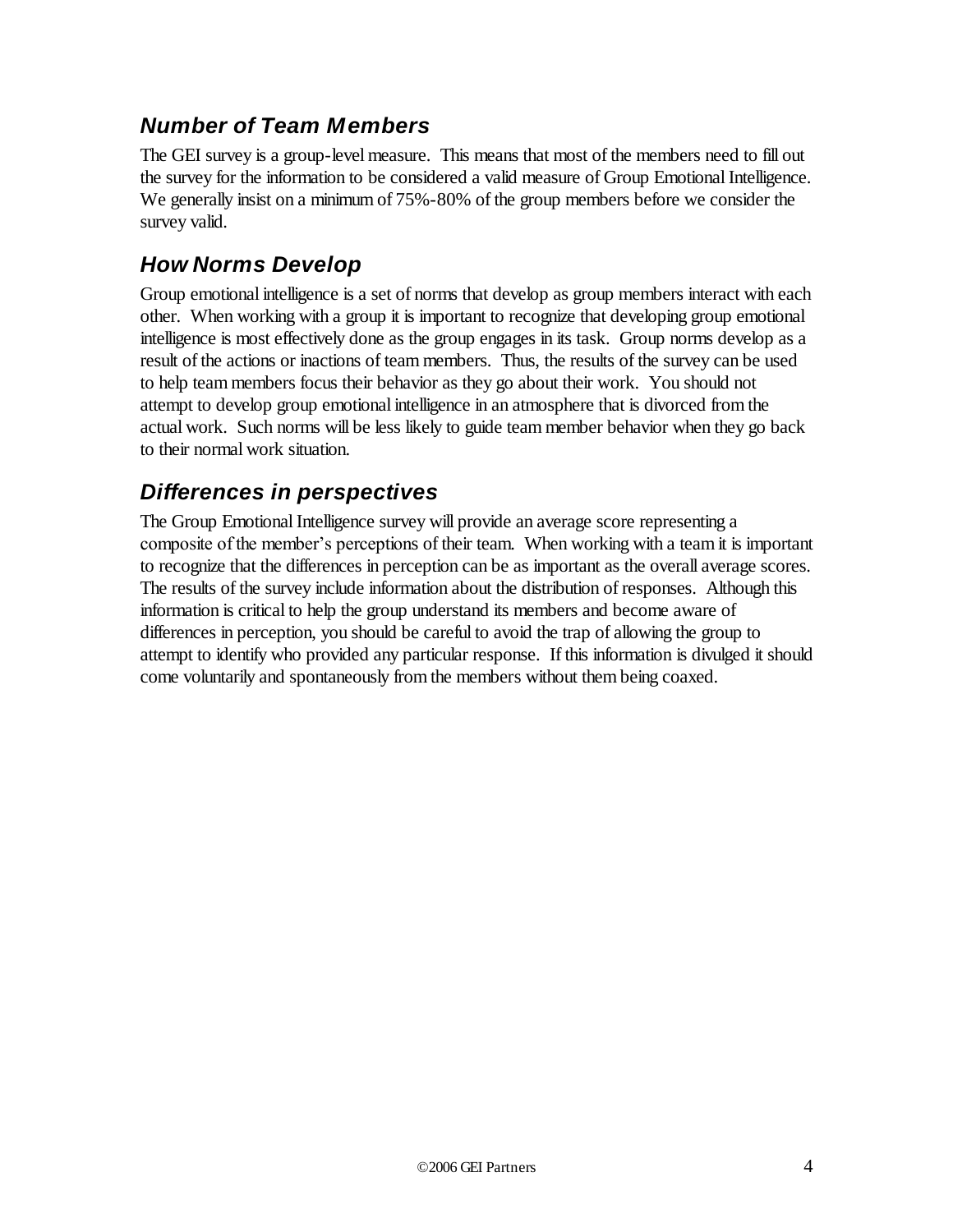# **Reliability**

Chronbach's alpha reliability for each of the Group Emotional Intelligence Norms is shown in [Table 2.](#page-6-0) The sample is based on a database of 473 Team Members comprising 91 teams. The reliabilities range from a high of .884 for the norm of Interpersonal Understanding to a low of .740 for the norm of Creating Resources for Working with Emotion. The average reliability for all eight norms is .823.

| <b>GEI Norm</b>                             | <b>Cronbach's Alpha</b> |
|---------------------------------------------|-------------------------|
| <b>Interpersonal Understanding</b>          | .884                    |
| <b>Confronting Members Who Break Norms</b>  | .854                    |
| Caring Behavior                             | .877                    |
| <b>Team Self-Evaluation</b>                 | .808                    |
| Creating Resources for Working with Emotion | .740                    |
| Creating an Optimistic Environment          | .819                    |
| <b>Proactive Problem Solving</b>            | .755                    |
| <b>Organizational Awareness</b>             | .834                    |
| <b>Building External Relations</b>          | .839                    |

#### <span id="page-6-0"></span>**Table 2: Reliability of GEI Norms**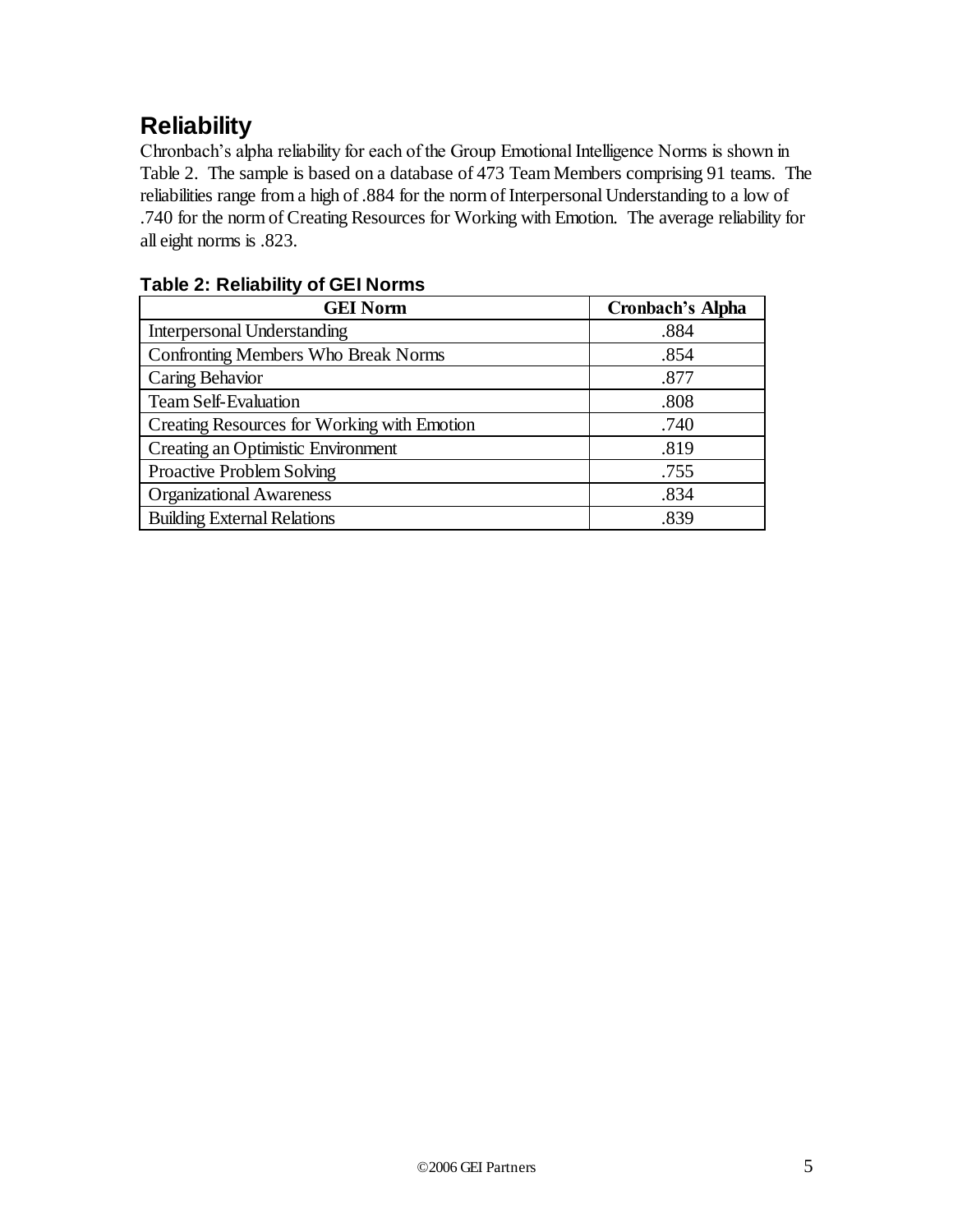# **Validity**

Validity of an instrument refers to the degree to which the instrument actually measures what it is intended to measure. Criterion validity is the degree to which the measure predicts expected outcomes. Construct validity is the degree to which the measure is associated with constructs that are theoretically related. A number of studies have been conducted to assess the validity of the overall theory. Although some of the research presented used earlier variations of the final GEI survey, the current version of the survey has been refined and upgraded based on experience gained from initial research. As such, the measurement of the various GEI Norms has become more precise, thus, the instrument has become even better at measuring the GEI Norms when compared to the versions used in early research.

#### *GEI and Group Performance in MBA Students*

Druskat and Wolff conducted a study consisting of 382 full-time MBA students comprising 48 teams. Students remained together for an entire year. The purpose of the study was to examine the hypothesis that Group Emotional Intelligence is related to group performance. One GEI norm from each of the six categories was measured in this study using an early version of the GEI survey. The norms studied were Interpersonal Understanding, Confronting Members Who Break Norms, Team Self-Evaluation, Proactive Problem Solving, Organizational Understanding, and Building External Relations.

Group performance was measured via a questionnaire given to the instructor. Performance was measured once at the end of the first semester and again at the end of the second semester. The first measurement was approximately one month after the measurement of GEI.

Although Team Self-Evaluation was significantly connected to performance at Time 1, by Time 2 this was no longer the case. Since each team conducted a formal peer feedback exercise after the Time 1 performance measurement, all teams essentially engaged in team self-evaluation before Time 2, thus, it no longer distinguished performance of the teams.

[Figure 1](#page-8-0) shows the results of this study. At Time 1 all GEI norms studied show a relation to group effectiveness except Confronting Members Who Break Norms. At Time 2 all GEI norms studied show a relation to group effectiveness except Confronting Members Who Break Norms and Team Self-Evaluation.

Druskat and Wolff have subsequently studied Confronting Members Who Break Norms in more depth. Their findings show that the relationship is a quadratic one, which is why a linear test does not show significance. Furthermore, they also found that the ability of a group to effectively use the norm of Confronting Members requires a degree of skill, thus, those teams with high levels of skills such as empathy, self control, and persuasion are able to effectively use the norm whereas teams low in these skills are not.

Although Team Self-Evaluation was significantly connected to performance at Time 1, by Time 2 this was no longer the case. Since each team conducted a formal peer feedback exercise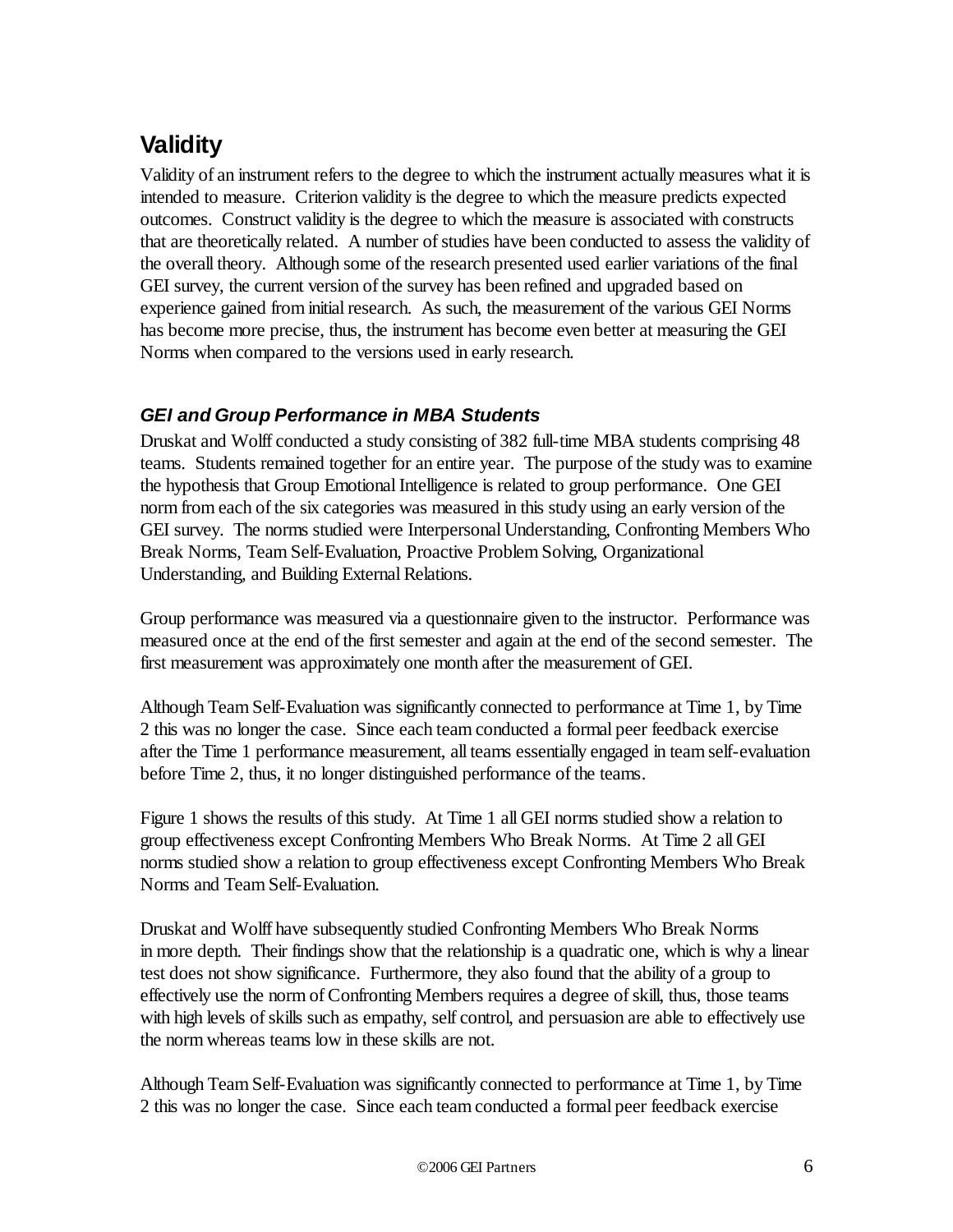after the Time 1 performance measurement, all teams essentially engaged in team self-evaluation before Time 2, thus, it no longer distinguished performance of the teams.



## <span id="page-8-0"></span>**Figure 1: Results showing relation of GEI norms to group effectiveness in MBA students**

## *GEI, Social Capital, and Group Performance in Fortune 500 Companies*

Wolff, Druskat, Koman, and Messer (2006) conducted a study of 109 teams in 6 companies (4 Fortune 500). The purpose of the study was to examine social capital as a mediating variable between Group Emotional Intelligence and performance as predicted by the theory. Group Emotional Intelligence was measured by an early version of the current GEI survey. Performance was measured via the manager's assessment using a survey administered an average of 2.25 months after Group Emotional Intelligence was assessed.

[Figure 2](#page-9-0) shows the results of the study. The Group Emotional Intelligence norms studied predicted social capital as indicated by safety, efficacy, and building relations. Social capital then predicted performance. The model explained 25% of the variance in performance and was a good fit to the data. Note, building relations was included as social capital because a review of the items in the scale showed they were more indicative of networking, which is a social capital element. The survey has been subsequently modified as a result of these observations.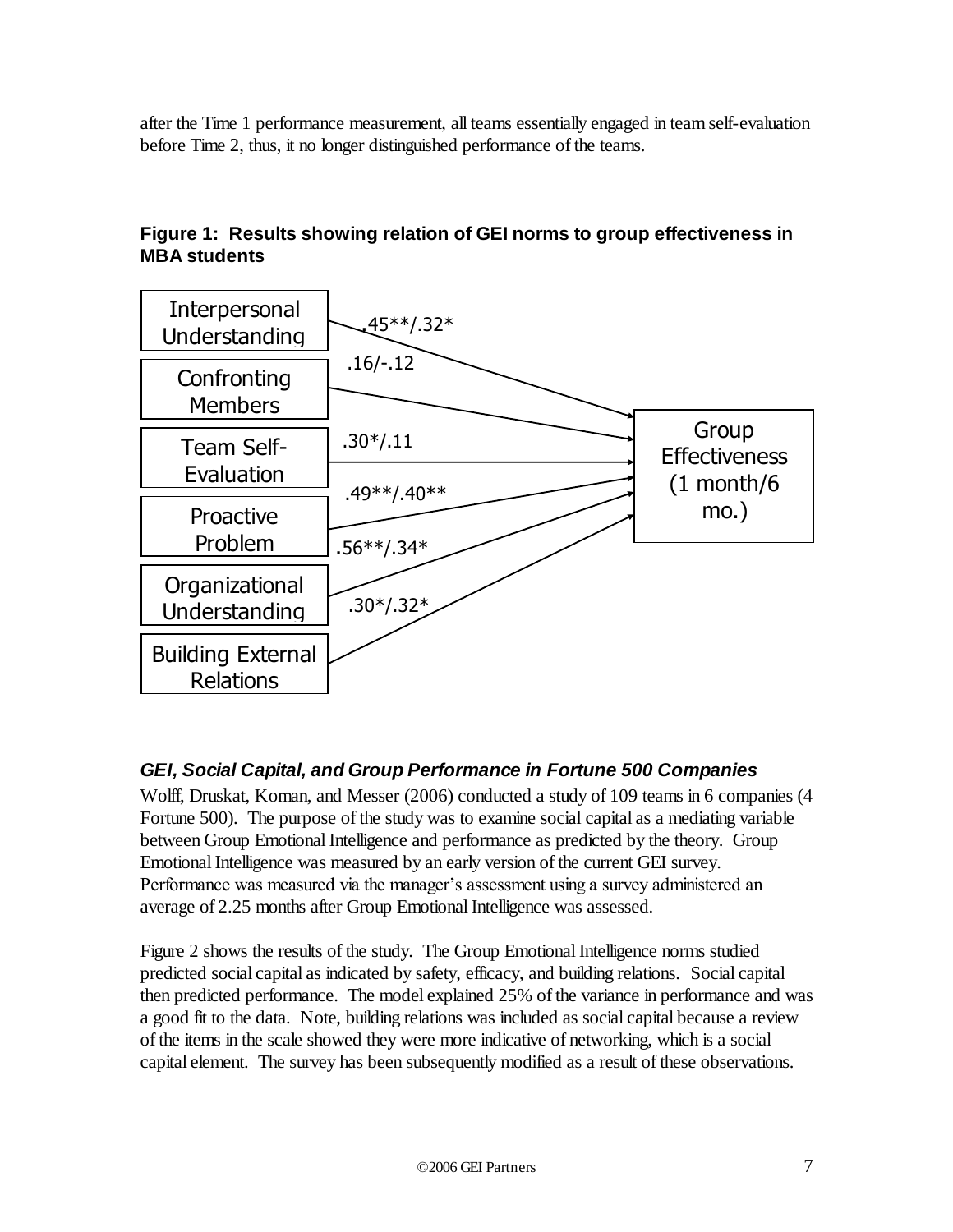#### <span id="page-9-0"></span>Figure 2: Results showing relation among GEI, Social Capital, and **Performance**



Note: Numbers in parentheses represent squared multiple correlations. This is similar to r-squared and represents a measure of the variance explained by the model for the particular construct. Not shown but included in the model are covariances among the GEC norms and the measurement model. Social Capital is a combination of Safety, Group Efficacy, and Building External Relations (which we considered a proxy for network ties).

\*p<.05 \*\*p<.01 \*\*\*p<.001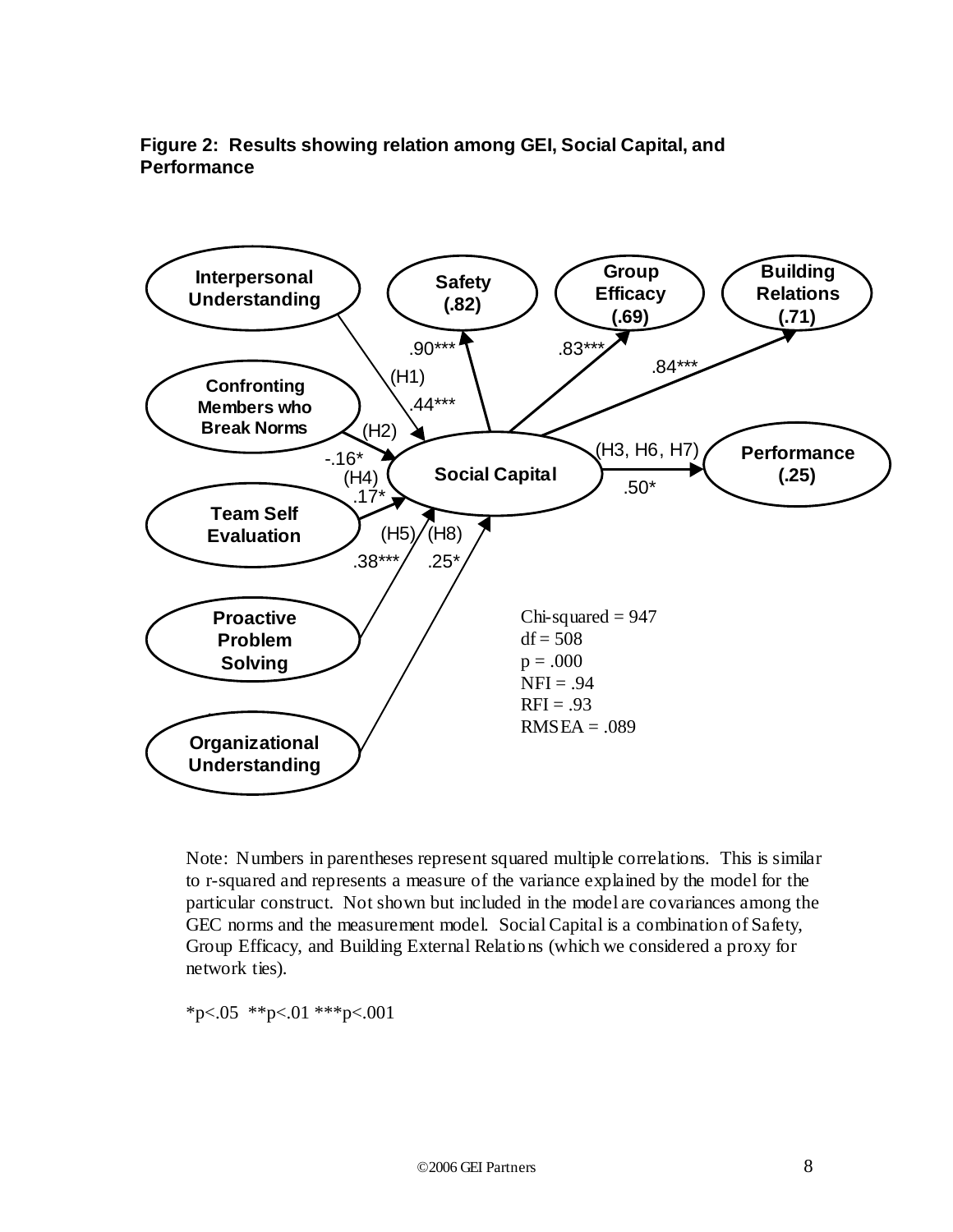#### *Emotional Intelligence, Group Emotional Intelligence, and the Performance of Military Air Crews*

Stubbs (2005) examined the relationship between a team leader's emotional intelligence and the development of emotionally competent group norms (ECGN). She also examined the relation between ECGN and group performance. Stubbs hypothesized that the individual emotional intelligence of the team leader would influence the development of group emotional intelligence at the group level.

Stubbs (2005) studied 422 people in 81 teams in a military organization. The results, using structural equation modeling, show that team leader emotional intelligence is significantly related to the presence of emotionally competent group norms in the teams they lead, and that emotionally competent group norms are related to team performance. Team leader emotional intelligence was also found to have a direct effect on team performance.